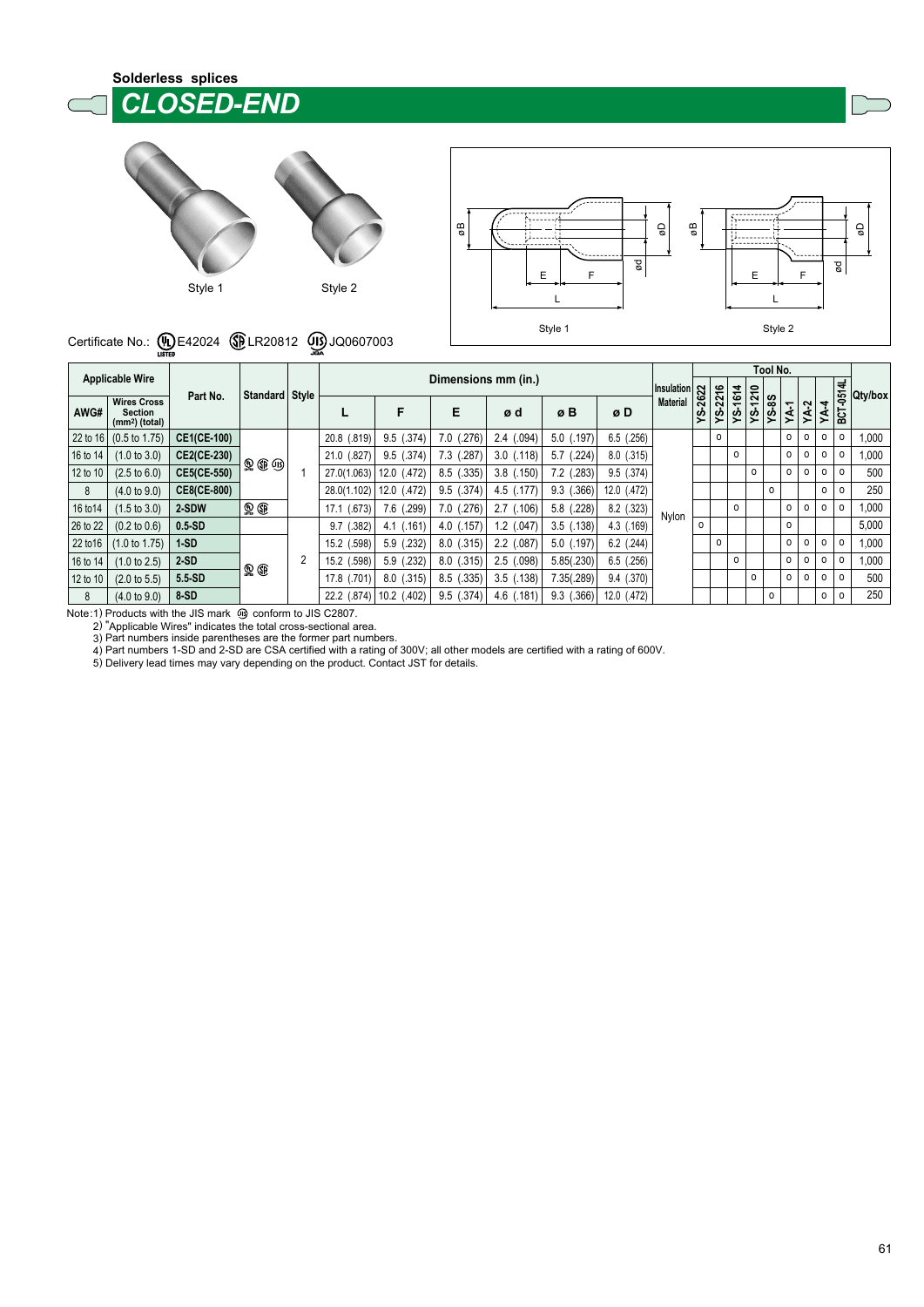

 $\subset$ 



## **Wire combination table for closed-end splices specified by UL**

| AWG#                               | CE1(CE-100), 1-SD<br>↓Number of wires           |                                     |                                |                                |                              |                                 |                                |                                    |                                |                                |                                |                              |                                |                                |                                       |                                         |                                  |                                    |                                  |                                          |                                  |                                |                                |                     |                                         |                              |                                    |                              |
|------------------------------------|-------------------------------------------------|-------------------------------------|--------------------------------|--------------------------------|------------------------------|---------------------------------|--------------------------------|------------------------------------|--------------------------------|--------------------------------|--------------------------------|------------------------------|--------------------------------|--------------------------------|---------------------------------------|-----------------------------------------|----------------------------------|------------------------------------|----------------------------------|------------------------------------------|----------------------------------|--------------------------------|--------------------------------|---------------------|-----------------------------------------|------------------------------|------------------------------------|------------------------------|
| $\overline{22}$                    | 5                                               | 4                                   | $\overline{4}$                 | 3                              | 3                            | 3                               | $\overline{c}$                 | 2                                  | 2                              | $\overline{2}$                 | 1                              | $\mathbf{1}$                 | $\mathbf{1}$                   | $\mathbf{1}$                   | $\mathbf{1}$                          |                                         |                                  |                                    |                                  |                                          |                                  |                                |                                |                     |                                         |                              |                                    |                              |
| $\overline{20}$<br>$\overline{18}$ |                                                 | $\mathbf{1}$                        |                                | $\mathbf{1}$                   | $\mathbf{1}$                 |                                 | 2                              | $\mathbf{1}$                       | $\mathbf{1}$                   |                                | $\overline{2}$                 | $\mathbf{1}$<br>$\mathbf{1}$ | $\mathbf{1}$                   | $\mathbf{1}$                   |                                       | 3                                       | $\overline{2}$<br>$\overline{1}$ | $\overline{2}$                     | $\mathbf{1}$<br>$\overline{1}$   | $\overline{1}$                           | $\sqrt{2}$                       |                                |                                |                     |                                         |                              |                                    |                              |
| $\overline{16}$                    |                                                 |                                     |                                |                                |                              |                                 |                                |                                    |                                |                                |                                |                              |                                |                                | $\mathbf{1}$                          |                                         |                                  |                                    |                                  | $\overline{1}$                           |                                  |                                |                                |                     |                                         |                              |                                    |                              |
| AWG#                               |                                                 | ↓Number of wires                    |                                |                                |                              |                                 |                                |                                    |                                |                                |                                |                              | CE2(CE-230)                    |                                |                                       |                                         |                                  |                                    |                                  |                                          |                                  |                                |                                |                     |                                         |                              |                                    |                              |
| $\overline{22}$                    | $\overline{7}$ to $2\overline{5}$               |                                     | 5                              | 5                              | $\overline{5}$               | 4                               | 4                              | 4                                  | 4                              | 4                              | 4                              | 4                            | 4                              | 3                              | 3                                     | 3                                       | 3                                | 3                                  | 3                                | 3                                        | 3                                | 3                              | 3                              | $\overline{2}$      | 2                                       | 2                            | 2                                  | 2                            |
| $\overline{20}$<br>$\overline{18}$ |                                                 | $ 3 \text{ to } 1 $                 | $\mathbf{1}$<br>$\mathbf{1}$   | $\overline{2,1}$               |                              | $ 4 \text{ to } 1 $             | $\overline{2}$<br>$\mathbf{1}$ | $\mathbf{1}$<br>$\overline{2,1}$   | $\mathbf{1}$                   | 2, 1                           | $\mathbf{1}$                   |                              |                                | $ 4 \text{ to } 1 $            | $\overline{3}$<br>$\mathbf{1}$        | $\overline{\mathbf{c}}$<br>$\mathbf{1}$ | $\overline{2}$                   | $\overline{1}$<br>$\overline{2,1}$ | $\mathbf{1}$                     | 3 to 1                                   | $\mathbf{1}$                     |                                |                                | $5$ to 1            | $\overline{\mathbf{3}}$<br>$\mathbf{1}$ | $\overline{3}$               | $\overline{2}$<br>$\overline{2,1}$ | $\overline{2}$               |
| $\overline{16}$                    |                                                 |                                     |                                |                                | $\mathbf{1}$                 |                                 |                                |                                    | $\mathbf{1}$                   |                                | 1                              | $\mathbf{1}$                 |                                |                                |                                       |                                         | $\mathbf{1}$                     |                                    | $\mathbf{1}$                     |                                          | $\mathbf{1}$                     | $\overline{2,1}$               |                                |                     |                                         | $\mathbf{1}$                 |                                    | $\mathbf{1}$                 |
| $\overline{14}$                    |                                                 |                                     |                                |                                |                              |                                 |                                |                                    |                                |                                |                                |                              | $\mathbf{1}$                   |                                |                                       |                                         |                                  |                                    |                                  |                                          |                                  |                                | 1                              |                     |                                         |                              |                                    |                              |
| $\overline{22}$<br>$\overline{20}$ | $\overline{2}$<br>$\mathbf{1}$                  | $\overline{c}$<br>$\mathbf{1}$      | $\overline{2}$<br>$\mathbf{1}$ | $\overline{2}$<br>$\mathbf{1}$ | $\overline{2}$               | $\overline{2}$                  | $\overline{2}$                 | $\overline{2}$                     | $\mathbf{1}$<br>$6$ to 1       | $\mathbf 1$<br>$\overline{4}$  | $\mathbf{1}$<br>$\overline{3}$ | $\mathbf{1}$<br>3            | $\mathbf{1}$<br>$\overline{2}$ | $\mathbf{1}$<br>$\overline{2}$ | $\mathbf{1}$<br>$\overline{2}$        | $\mathbf{1}$<br>$\sqrt{2}$              | $\mathbf{1}$<br>$\mathbf{1}$     | $\mathbf{1}$<br>$\mathbf{1}$       | $\mathbf{1}$<br>$\mathbf{1}$     | $\mathbf{1}$                             | $\mathbf{1}$                     | $\mathbf{1}$                   | $\mathbf{1}$                   | $\mathbf{1}$        | $\mathbf{1}$                            | $6$ to 2                     | 5                                  | $\overline{4}$               |
| $\overline{18}$                    | 2, 1                                            | $\mathbf{1}$                        |                                |                                | $3$ to 1                     | $\mathbf{1}$                    |                                |                                    |                                | $\mathbf{1}$                   | $\mathbf{1}$                   |                              | 2, 1                           | $\mathbf{1}$                   |                                       | $ 3 \text{ to } 1 $                     | $\mathbf{1}$                     |                                    |                                  | $3$ to 1                                 | $\overline{2}$                   | $\mathbf{1}$                   | $\mathbf{1}$                   |                     |                                         |                              | $\mathbf{1}$                       | $\mathbf{1}$                 |
| $\overline{16}$                    |                                                 | $\mathbf{1}$                        | $\mathbf{1}$                   |                                |                              |                                 | $1 \ 2, 1$                     |                                    |                                |                                |                                | $\mathbf{1}$                 |                                | $\mathbf{1}$                   | $\mathbf{1}$                          |                                         | $\mathbf{1}$                     | $\mathbf{1}$                       |                                  |                                          | $\mathbf{1}$                     | $\mathbf{1}$                   |                                | $\overline{2,1}$    |                                         |                              |                                    |                              |
| $\overline{14}$<br>$\overline{22}$ |                                                 |                                     |                                | $\mathbf{1}$                   |                              |                                 |                                | $\mathbf{1}$                       | $\mathbf{1}$                   |                                |                                |                              |                                |                                |                                       |                                         |                                  |                                    | $\mathbf{1}$                     |                                          |                                  |                                | $\mathbf{1}$                   |                     | $\mathbf{1}$                            | $\mathbf{1}$                 |                                    |                              |
| $\overline{20}$                    | $\overline{4}$                                  | $\overline{3}$                      | 3                              | $\overline{2}$                 | $\overline{2}$               | $\overline{2}$                  | $\overline{2}$                 | $\mathbf{1}$                       | $\mathbf{1}$                   | 1                              | 1                              | $\mathbf{1}$                 | $\mathbf{1}$                   |                                |                                       |                                         |                                  |                                    |                                  |                                          |                                  |                                |                                |                     |                                         |                              |                                    |                              |
| $\overline{18}$                    |                                                 | $\overline{2,1}$                    |                                | $\overline{2,1}$               | $\mathbf{1}$                 |                                 |                                | $ 3 \text{ to } 1 $                | $\overline{2}$                 | $\mathbf{1}$                   | 1                              |                              |                                | $ 4 \text{ to } 2 $            | $\overline{2}$                        | $\mathbf{1}$                            | $\mathbf{1}$                     |                                    |                                  |                                          |                                  |                                |                                |                     |                                         |                              |                                    |                              |
| $\overline{16}$<br>$\overline{14}$ | 1                                               |                                     | 1                              |                                | $\mathbf{1}$                 | 2, 1                            | $\mathbf{1}$                   |                                    | $\mathbf{1}$                   | $\mathbf{1}$                   | $\mathbf{1}$                   | $\overline{2,1}$             | $\mathbf{1}$                   |                                | $\mathbf{1}$                          | $\overline{2,1}$                        | $\overline{1}$                   | $\overline{2}$                     |                                  |                                          |                                  |                                |                                |                     |                                         |                              |                                    |                              |
| AWG#                               | ↓Number of wires<br>2-SD, 2-SDW                 |                                     |                                |                                |                              |                                 |                                |                                    |                                |                                |                                |                              |                                |                                |                                       |                                         |                                  |                                    |                                  |                                          |                                  |                                |                                |                     |                                         |                              |                                    |                              |
| $\overline{22}$                    | $7$ to $2$                                      | 5                                   | 5                              | $\overline{4}$                 | $\overline{4}$               | 4                               | 3                              | 3                                  | $\mathbf{3}$                   | 3                              | 3                              | 3                            | $\overline{3}$                 | $\overline{2}$                 | $\sqrt{2}$                            | $\overline{2}$                          | $\overline{2}$                   | $\overline{c}$                     | $\overline{c}$                   | $\overline{2}$                           | -1                               | 1                              | 1                              | 1                   | 1                                       | $\mathbf{1}$                 | $\mathbf{1}$                       | $\mathbf{1}$                 |
| $\overline{20}$                    |                                                 | 1                                   |                                | $\overline{2,1}$               |                              |                                 | $3$ to 1                       | $\overline{2}$                     | $\overline{2}$                 | $\mathbf{1}$                   | $\overline{1}$                 |                              |                                | $ 4 \text{ to } 1 $            | $\overline{2}$                        | $\overline{1}$                          | $\overline{1}$                   |                                    |                                  |                                          | $4$ to 1                         | 3                              | $\overline{2}$                 | $\overline{2}$      | $\mathbf{1}$                            | $\mathbf{1}$                 |                                    |                              |
| $\overline{18}$<br>$\overline{16}$ |                                                 |                                     | $\mathbf{1}$                   |                                | $\mathbf{1}$                 | $\mathbf{1}$                    |                                | $\mathbf{1}$                       | $\mathbf{1}$                   | $\vert 2$ , 1                  | $\mathbf{1}$                   | 2, 1                         | $\mathbf{1}$                   |                                | $\overline{1}$                        | $\overline{2,1}$                        | $\mathbf{1}$                     | 2, 1                               | $\mathbf{1}$<br>$\mathbf{1}$     | $\overline{1}$                           |                                  | $\mathbf{1}$                   | $\mathbf{1}$                   | $\mathbf{1}$        | 2, 1                                    | $\mathbf{1}$                 | 3 to 1                             | $\mathbf{1}$<br>$\mathbf{1}$ |
| $\overline{14}$                    |                                                 |                                     |                                |                                |                              |                                 |                                |                                    |                                |                                |                                |                              |                                |                                |                                       |                                         |                                  |                                    |                                  |                                          |                                  |                                |                                |                     |                                         |                              |                                    |                              |
| $\overline{22}$<br>$\overline{20}$ | $\mathbf{1}$                                    | $\mathbf{1}$                        |                                |                                |                              |                                 |                                |                                    |                                |                                |                                |                              |                                |                                |                                       |                                         |                                  |                                    |                                  |                                          |                                  |                                |                                |                     |                                         |                              |                                    |                              |
| $\overline{18}$                    |                                                 |                                     | $5$ to 2                       | 4<br>$\mathbf{1}$              | 4                            | 3<br>$\mathbf{1}$               | 3                              | $\overline{c}$<br>$\overline{2,1}$ | $\overline{2}$<br>$\mathbf{1}$ | $\overline{2}$                 | $\mathbf{1}$<br>3 to 1         | $\mathbf{1}$<br>$\mathbf{1}$ | $\mathbf{1}$                   | $\mathbf{1}$                   | $\overline{3,2}$                      | $\overline{c}$                          | $\mathbf{1}$                     |                                    |                                  |                                          |                                  |                                |                                |                     |                                         |                              |                                    |                              |
| $\overline{16}$                    | $\mathbf{1}$                                    |                                     |                                |                                | $\mathbf{1}$                 |                                 | 1                              |                                    | $\mathbf{1}$                   | 1                              |                                | $\mathbf{1}$                 | $\overline{2,1}$               |                                |                                       | $\mathbf{1}$                            | $\mathbf{1}$                     |                                    |                                  |                                          |                                  |                                |                                |                     |                                         |                              |                                    |                              |
|                                    | $\overline{14}$<br>$\mathbf{1}$<br>$\mathbf{1}$ |                                     |                                |                                |                              |                                 |                                |                                    |                                |                                |                                |                              |                                |                                |                                       |                                         |                                  |                                    |                                  |                                          |                                  |                                |                                |                     |                                         |                              |                                    |                              |
|                                    | AWG#<br><b>Number of wires</b><br>5.5-SD        |                                     |                                |                                |                              |                                 |                                |                                    |                                |                                |                                |                              |                                |                                |                                       |                                         |                                  |                                    |                                  |                                          |                                  |                                |                                |                     |                                         |                              |                                    |                              |
| $\overline{22}$<br>$\overline{20}$ | $\mathbf{1}$<br>$\overline{4}$                  | $\mathbf{1}$<br>$\sqrt{3}$          | $\mathbf{1}$<br>3              | 1<br>3                         | $\mathbf{1}$<br>3            | $\mathbf{1}$<br>$\overline{2}$  | 1<br>$\overline{2}$            | $\mathbf 1$<br>$\overline{2}$      | $\mathbf{1}$<br>$\overline{2}$ | $\mathbf 1$<br>$\overline{2}$  | $\mathbf{1}$<br>$\overline{2}$ | $\mathbf 1$<br>$\sqrt{2}$    | $\mathbf{1}$<br>$\overline{2}$ | $\mathbf{1}$<br>$\overline{c}$ | $\mathbf{1}$<br>$\overline{2}$        | 1<br>$\overline{2}$                     | 1<br>$\overline{2}$              | $\mathbf{1}$<br>$\overline{2}$     | $\mathbf{1}$<br>$\overline{2}$   | 1<br>$\overline{2}$                      | 1<br>$\mathbf{1}$                | 1<br>$\mathbf{1}$              | 1<br>$\mathbf{1}$              | 1<br>$\mathbf{1}$   | 1<br>$\mathbf{1}$                       | $\mathbf{1}$<br>$\mathbf{1}$ | $\mathbf 1$<br>$\mathbf{1}$        | $\mathbf{1}$<br>$\mathbf{1}$ |
| $\overline{18}$                    |                                                 | $\mathbf{1}$                        |                                |                                |                              | $4$ to 1                        | $\overline{\overline{3}}$      | $\overline{c}$                     | $\overline{2}$                 | $\overline{2}$                 | $\mathbf{1}$                   | $\mathbf{1}$                 | $\overline{1}$                 | $\mathbf{1}$                   |                                       |                                         |                                  |                                    |                                  |                                          | $ 5 \text{ to } 2 $              | $\overline{4}$                 | $\overline{4}$                 | 3                   | $\overline{3}$                          | $\overline{2}$               | $\overline{2}$                     | $\overline{2}$               |
| $\overline{16}$                    |                                                 |                                     | $\mathbf{1}$                   |                                |                              |                                 | $\mathbf{1}$                   | $\mathbf{1}$                       |                                |                                | 2, 1                           | $\mathbf{1}$                 |                                |                                | $ 3 \text{ to } 1 $                   | $\overline{1}$                          | $\mathbf{1}$                     |                                    |                                  |                                          |                                  | $\mathbf{1}$                   |                                | $\overline{2,1}$    |                                         | 2, 1                         | $\mathbf{1}$                       | $\overline{1}$               |
| $\overline{14}$<br>$\overline{12}$ |                                                 |                                     |                                | $\mathbf{1}$                   | $\mathbf{1}$                 |                                 |                                |                                    | $\mathbf{1}$                   | $\mathbf{1}$                   |                                | $\mathbf{1}$                 | 2, 1                           | $\mathbf{1}$                   |                                       | $\mathbf{1}$                            | $\mathbf{1}$                     | $2, 1$                             | $\mathbf{1}$                     |                                          |                                  |                                | $\mathbf{1}$                   |                     | $\mathbf{1}$                            |                              | $\mathbf{1}$                       |                              |
| $\overline{10}$                    |                                                 |                                     |                                |                                |                              |                                 |                                |                                    |                                |                                |                                |                              |                                |                                |                                       |                                         |                                  |                                    |                                  | $\mathbf{1}$                             |                                  |                                |                                |                     |                                         |                              |                                    |                              |
| $\overline{22}$<br>$\overline{20}$ | 1<br>$\mathbf{1}$                               | 1<br>$\mathbf{1}$                   | $\mathbf 1$<br>$\mathbf{1}$    | 1<br>1                         | $\mathbf{1}$<br>$\mathbf{1}$ | $\mathbf{1}$<br>1               | 1<br>1                         | -1<br>1                            | $\mathbf{1}$<br>1              | 1<br>$\mathbf{1}$              | 1<br>$\mathbf{1}$              | 1<br>$\mathbf{1}$            | $\mathbf{1}$<br>$\mathbf{1}$   | $\mathbf{1}$<br>$\mathbf{1}$   | $\mathbf{1}$<br>$\mathbf{1}$          | $\mathbf{1}$                            | 1                                | $\mathbf{1}$                       | $\mathbf{1}$                     | $\mathbf{1}$                             | $\mathbf{1}$                     | 1                              | $\mathbf{1}$                   | 1                   | 1                                       | 1                            | $\mathbf{1}$                       | $\mathbf{1}$                 |
| $\overline{18}$                    | $\overline{2}$                                  | $\mathbf{1}$                        | $\mathbf{1}$                   | $\mathbf{1}$                   | $\mathbf{1}$                 | $\mathbf{1}$                    | $\mathbf{1}$                   | 1                                  |                                |                                |                                |                              |                                |                                |                                       | 4 to 2 3                                |                                  | 3                                  | 3                                | $\overline{2}$                           | $\overline{2}$                   | $\overline{2}$                 | $\overline{2}$                 | $\mathbf{1}$        | $\mathbf{1}$                            | $\mathbf{1}$                 | $\mathbf{1}$                       | $\mathbf{1}$                 |
| $\overline{16}$                    |                                                 | $3$ to 1                            | $\mathbf{1}$                   | $\mathbf{1}$                   | $\mathbf{1}$                 |                                 |                                |                                    | $3$ to 1                       | $\overline{2}$                 | $\mathbf{1}$                   | $\mathbf{1}$                 |                                |                                |                                       |                                         | 2, 1                             |                                    |                                  | $\overline{2,1}$                         | $\overline{1}$                   |                                |                                | $\overline{2}$      | $\overline{2,1}$                        | $\mathbf{1}$                 | $\mathbf{1}$                       |                              |
| $\overline{14}$<br>$\overline{12}$ | $\mathbf{1}$                                    |                                     | $\mathbf{1}$                   | $\mathbf{1}$                   |                              | $\mathbf{1}$                    | $\mathbf{1}$                   |                                    |                                | $\mathbf{1}$                   | $\overline{2,1}$               | $\mathbf{1}$                 | 2, 1                           | $\mathbf{1}$                   |                                       |                                         |                                  | $\mathbf{1}$                       | $\mathbf{1}$                     |                                          | $\mathbf{1}$                     | $\mathbf{1}$                   | $\mathbf{1}$                   | $\mathbf{1}$        |                                         | $\mathbf{1}$                 | $\mathbf{1}$                       | $\overline{2,1}$             |
| $\overline{10}$                    |                                                 |                                     |                                |                                | $\mathbf{1}$                 |                                 |                                | 1                                  | $\mathbf{1}$                   |                                |                                |                              |                                |                                | $\mathbf{1}$                          | $\mathbf{1}$                            |                                  |                                    |                                  |                                          |                                  |                                |                                |                     |                                         |                              |                                    |                              |
| $\overline{22}$                    | $\mathbf{1}$                                    | $\mathbf{1}$                        | $\mathbf{1}$                   | $\mathbf{1}$                   | 1                            | $\overline{1}$                  | $\overline{1}$                 | $\overline{1}$                     |                                |                                |                                |                              |                                |                                |                                       |                                         |                                  |                                    |                                  |                                          |                                  |                                |                                |                     |                                         |                              |                                    |                              |
| 20<br>18                           | $\mathbf{1}$                                    | $\overline{1}$                      |                                |                                |                              |                                 |                                |                                    | 5                              | 4                              | 3<br>$\mathbf{1}$              | 3                            | 3                              | 3                              | $\overline{2}$<br>$ 4 \text{ to } 1 $ | $\overline{c}$<br>3                     | $\overline{2}$<br>$\overline{2}$ | $\overline{2}$<br>$\overline{2}$   | $\overline{2}$<br>$\overline{2}$ | $\overline{2}$<br>$\overline{1}$         | $\overline{2}$<br>$\overline{1}$ | $\overline{2}$<br>$\mathbf{1}$ | $\overline{2}$<br>$\mathbf{1}$ | $\overline{2}$      | $\overline{2}$                          | $\overline{2}$               | $\overline{2}$                     | $\overline{2}$               |
| 16                                 |                                                 |                                     | $3, 2 \mid 2$                  |                                | $\overline{2}$               | $\mathbf{1}$                    | $\mathbf{1}$                   |                                    |                                |                                |                                | $\mathbf{1}$                 |                                |                                |                                       | $\mathbf{1}$                            | $\mathbf{1}$                     |                                    |                                  | $\begin{vmatrix} 2 \\ 1 \end{vmatrix}$ 1 |                                  |                                |                                | $3 \text{ to } 1$ 1 |                                         | $\mathbf{1}$                 |                                    |                              |
| 14<br>12                           | $\mathbf{1}$                                    |                                     |                                | $\mathbf{1}$                   | $\mathbf{1}$                 | $\mathbf{1}$                    | $\mathbf{1}$                   | $\overline{2}$                     |                                |                                |                                |                              | $\mathbf{1}$                   | $\mathbf{1}$                   |                                       |                                         |                                  | $\mathbf{1}$                       | $\mathbf{1}$                     |                                          |                                  | $1 \,  2,1 $                   | $\mathbf{1}$                   |                     | $\mathbf{1}$                            | $\mathbf{1}$                 | $\sqrt{2}$ , 1                     | $\mathbf{1}$                 |
| 10                                 |                                                 | $\mathbf{1}$                        |                                |                                |                              |                                 |                                |                                    |                                |                                |                                |                              |                                |                                |                                       |                                         |                                  |                                    |                                  |                                          |                                  |                                |                                |                     |                                         |                              |                                    |                              |
| 22                                 |                                                 |                                     |                                |                                |                              |                                 |                                |                                    |                                |                                |                                |                              |                                |                                |                                       |                                         |                                  |                                    |                                  |                                          |                                  |                                |                                |                     |                                         |                              |                                    |                              |
| 20<br>18                           | $\mathbf{2}$                                    | $\mathbf{1}$<br>$ 5 \text{ to } 2 $ | $\mathbf{1}$<br>4              | 1<br>4                         | $\mathbf{1}$<br>3            | $\mathbf{1}$<br>3               | $\mathbf{1}$<br>$\overline{2}$ | 1<br>$\overline{2}$                | 1<br>2                         | $\mathbf{1}$<br>$\overline{2}$ | 1<br>$\overline{1}$            | 1<br>1                       | $\mathbf{1}$<br>$\mathbf{1}$   | $\mathbf{1}$<br>$\overline{1}$ | $\mathbf{1}$<br>$\mathbf{1}$          | $\mathbf{1}$<br>$\mathbf{1}$            | $\mathbf{1}$<br>$\mathbf{1}$     | $\mathbf{1}$                       | $\mathbf{1}$                     | $\mathbf{1}$                             | $\mathbf{1}$                     | $\mathbf{1}$                   | $\mathbf{1}$                   | $\mathbf{1}$        | $ 5 \text{ to } 2 $                     | 4                            | 3                                  | 3                            |
| 16                                 |                                                 |                                     | $\mathbf{1}$                   |                                | 2, 1                         |                                 | 2, 1                           | 1                                  |                                |                                | 3 to 1                         | $\mathbf{1}$                 | $\mathbf{1}$                   | $\mathbf{1}$                   |                                       |                                         |                                  | $ 3 \text{ to } 1 $                | $\overline{2}$                   | $\overline{1}$                           | $\mathbf{1}$                     |                                |                                |                     |                                         | $\mathbf{1}$                 |                                    |                              |
| 14                                 |                                                 |                                     |                                | $\mathbf{1}$                   |                              | $\mathbf{1}$                    |                                | 1                                  | $\mathbf{1}$                   |                                |                                | $\mathbf{1}$                 |                                |                                | $\mathbf{1}$                          |                                         |                                  |                                    | $\mathbf{1}$                     | 2, 1                                     |                                  | $ 3 \text{ to } 1 $            |                                |                     |                                         |                              | 2, 1                               |                              |
| 12<br>10                           | $\mathbf{1}$                                    |                                     |                                |                                |                              |                                 |                                |                                    |                                | $\mathbf{1}$                   |                                |                              | $\mathbf{1}$                   | $\mathbf{1}$                   |                                       | $\mathbf{1}$                            | $\mathbf{1}$                     |                                    |                                  |                                          | $\mathbf{1}$                     |                                | $\mathbf{1}$                   | $\mathbf{1}$        |                                         |                              |                                    | $\mathbf{1}$                 |
| 22                                 |                                                 |                                     |                                |                                |                              |                                 |                                |                                    |                                |                                |                                |                              |                                |                                |                                       |                                         |                                  |                                    |                                  |                                          |                                  |                                |                                |                     |                                         |                              |                                    |                              |
| 20                                 |                                                 |                                     |                                |                                |                              |                                 |                                |                                    |                                |                                |                                |                              |                                |                                |                                       |                                         |                                  |                                    |                                  |                                          |                                  |                                |                                |                     |                                         |                              |                                    |                              |
| 18<br>16                           | $\overline{2}$<br>$\vert 2$ , 1 $\vert$         | $\overline{2}$<br>$\overline{1}$    | $\overline{2}$                 | $\overline{2}$                 | $\mathbf{1}$                 | $\overline{1}$<br>$2 \,  2, 1 $ | $\mathbf{1}$<br>$\overline{1}$ | $\mathbf{1}$<br>$\mathbf{1}$       | $\overline{1}$                 | $\overline{1}$                 | $\overline{1}$                 | $3, 2 \mid 2$                |                                | $\overline{2}$                 | $\overline{1}$                        | $\mathbf{1}$                            |                                  |                                    |                                  |                                          |                                  |                                |                                |                     |                                         |                              |                                    |                              |
| 14                                 |                                                 | $\mathbf{1}$                        | $\mathbf{1}$                   |                                |                              |                                 | $\mathbf{1}$                   |                                    | 2, 1                           |                                |                                |                              | 2, 1                           |                                | $\mathbf{1}$                          |                                         | $\overline{2}$                   |                                    |                                  |                                          |                                  |                                |                                |                     |                                         |                              |                                    |                              |
| 12                                 |                                                 |                                     |                                | $\mathbf{1}$                   | $\mathbf{1}$                 |                                 |                                | $\mathbf{1}$                       |                                | $\mathbf{1}$                   |                                |                              |                                | $\mathbf{1}$                   |                                       | $\mathbf{1}$                            |                                  |                                    |                                  |                                          |                                  |                                |                                |                     |                                         |                              |                                    |                              |
| 10                                 |                                                 |                                     |                                |                                |                              |                                 |                                |                                    |                                |                                | $\mathbf{1}$                   |                              |                                |                                |                                       |                                         |                                  |                                    |                                  |                                          |                                  |                                |                                |                     |                                         |                              |                                    |                              |

Note:1) The wires indicated in the table,with the exception of AWG #10, are applicable to both stranded wire and solid wire. AWG #10 is limited to stranded wire only.

2) The combinations indicated in the table conform to UL standards only.<br>3) ( ex. For the closed-end splice CE8, UL specifies the following combinations; 3 pcs. AWG #20 + 1 pc. AWG #20 + 1 pc. AWG #10,<br>2 pcs. AWG #20 + 1 p